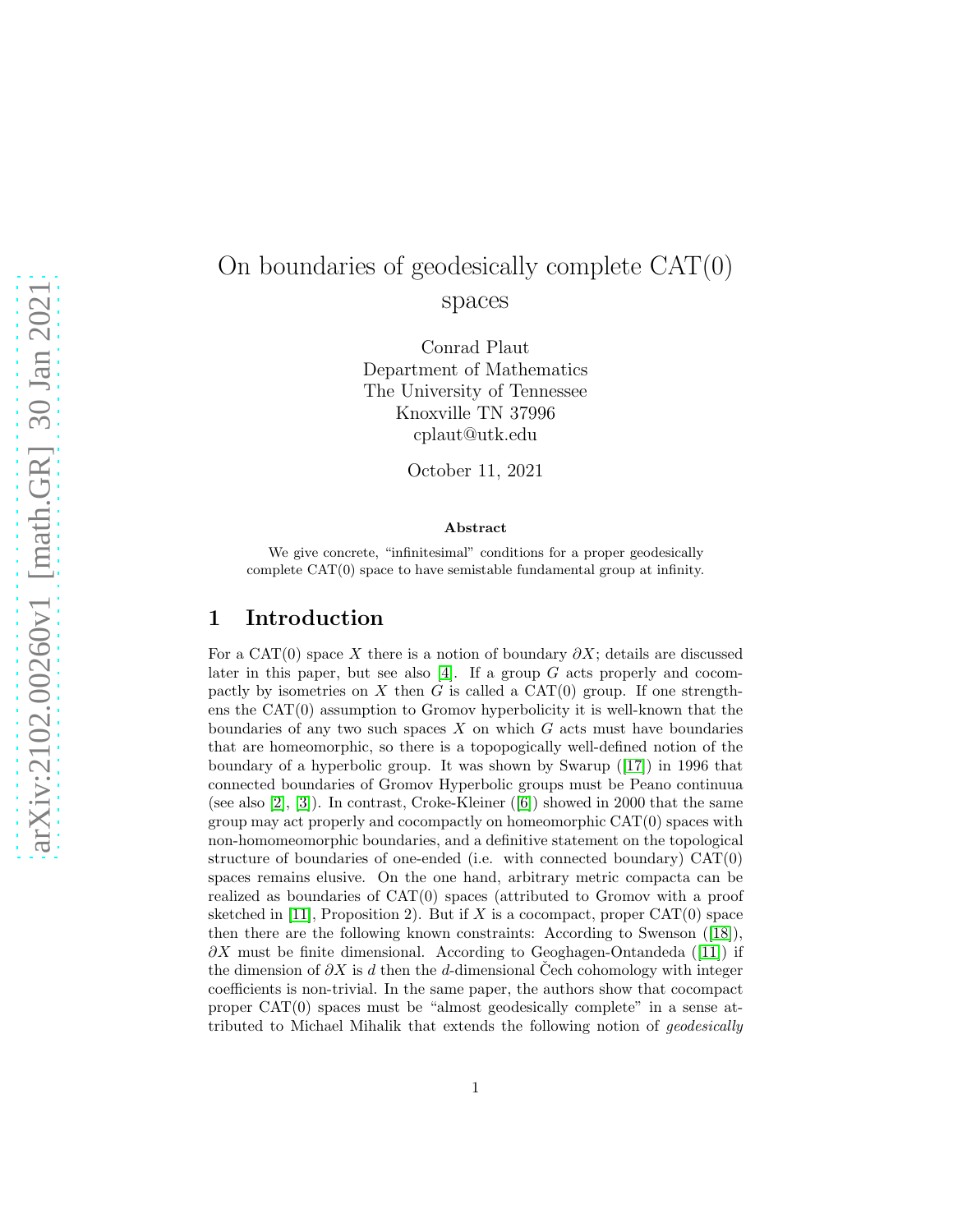complete (also known as the geodesic extension property): Every geodesic extends to a geodesic defined for all R.

A natural candidate for a definitive general topological statement about boundaries of proper cocompact CAT(0) spaces is that they are always "pointed 1-moveable", a concept from classical shape theory. The reason for this is that Geoghegan-Swenson([\[9\]](#page-12-4), Theorem 3.1) showed that a one ended proper CAT(0) space has semistable fundamental group at infinity if and only if the boundary is pointed 1-movable, and it is a long-standing open question whether proper, cocompact CAT(0) spaces all have semistable fundamental group at infinity (or simply are "semistable at infinity"). In the compact metric case, pointed 1 movable is equivalent to the notion of "weakly chained" introduced in [\[16\]](#page-12-5). The later is very simple to define, but we do not need definitions of any of these concepts here; rather we use Theorem 1 from [\[16\]](#page-12-5), stated as Theorem [1](#page-1-0) below, which only involves the following new definition from [\[16\]](#page-12-5). Let  $(x, y)$  be a pair of distinct points in a metric space X. Then  $(x, y)$  is called a *(distance) sink* ([\[16\]](#page-12-5)) if  $(x, y)$  is a local minimum of the distance function. That is,  $(x, y)$  is not a sink if and only if there are points  $x', y'$  arbitrarily close to  $x, y$  with  $d(x', y') < d(x, y)$ . In a metric space X, for any  $x_0 \in X$  and  $r > 0$ ,  $\Sigma_{x_0}(r)$ denotes the metric sphere  $\{y : d(x_0, y) = r\}.$ 

<span id="page-1-0"></span>**Theorem 1** Let X be a proper, geodesically complete  $CAT(0)$  space with connected boundary and  $x_0 \in X$ . Suppose there exist some  $K > 0$  and a positive real function  $\iota$ , called the refining increment, such that for all sufficiently large t,

- 1.  $\lim_{s \to t^+} \iota(s) > 0$  (in particular if  $\iota$  is lower semicontinuous from the right) and
- 2. if  $d(x, y) < \iota(t)$  and  $(x, y)$  is a sink in  $\Sigma_{x_0}(t)$  then  $x, y$  may be joined by a curve in  $X_t \cap B(x, K) \cap B(y, K)$ .

Then  $\partial X$  is weakly chained (hence  $\partial X$  is pointed 1-movable and X is semistable at infinity).

<span id="page-1-1"></span>We need the following notations to state our main application–we give more details later in the paper. The  $\pi$ -truncated metric of any metric space is the minimum of  $\pi$  and the original metric. For any x in a metric space X, let  $S_x$ denote the space of directions at x with the angle  $\alpha$  as metric, the completion of which is known to be a  $CAT(1)$  space when X is  $CAT(k)$ . A local cone in a CAT(k) space X is a closed metric ball  $C = \overline{B(o, \rho_o)}$  for some  $o \in X$  called the apex, such that there is an isometry from C into the k-cone  $C_k(S_o)$  that takes o to the apex 0 of the k-cone. The number  $\rho_o > 0$  is called the *cone* radius at o. We say that a geodesic space  $X$  is (resp. uniformly) locally conical if every  $x \in X$  is the apex of a local cone  $\overline{B(x, \rho_x)}$  (resp. and the cover C by the interiors of the local cones has a Lebesgue number  $\rho > 0$ ). Such a cover C is called a *uniform cone cover* of X. It is easy to check that if X is a locally conical geodesic space then X is uniformly locally conical if either there is a positive lower bound on the cone radii at all points or X is cocompact.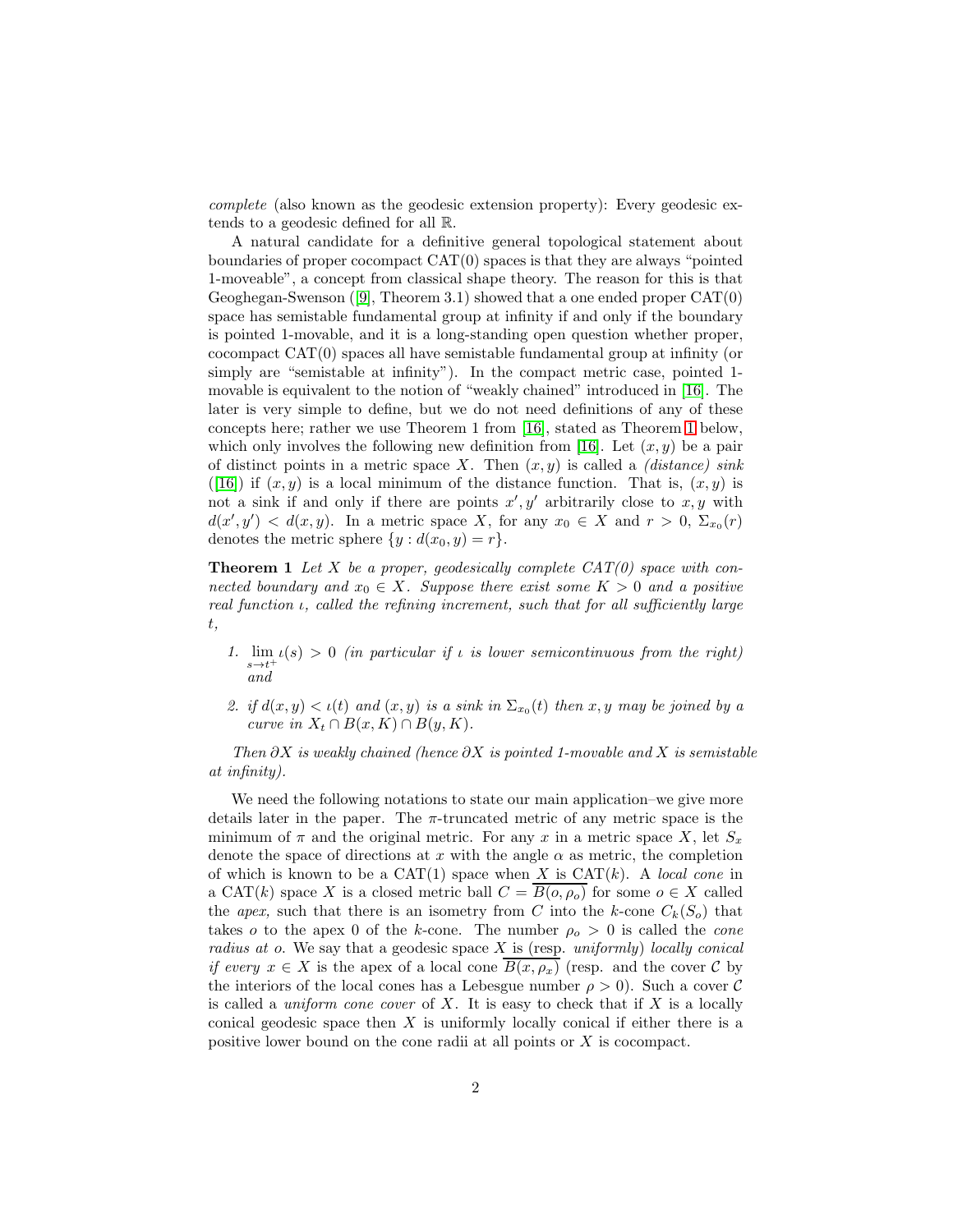**Theorem 2** If X is a proper, geodesically complete  $CAT(0)$  space with connected boundary and a uniform cone covering C such that for all  $o \in A_{\mathcal{C}}$ , the complement of every  $\frac{\pi}{2}$ -ball in  $S_o$  is connected, then  $\partial X$  is weakly chained. This condition on  $S<sub>o</sub>$  is in particular true when

- 1.  $S<sub>o</sub>$  (with the angle metric) is a geodesic space or
- 2.  $S<sub>o</sub>$  has no cut points and is itself locally conical with all cone radii at least π 2 .

With a minor caveat, the geodesic completeness of X is equivalent to  $S<sub>o</sub>$ being geodesically complete for all  $o$  (Lemma [13\)](#page-6-0). In other words, once X is known to be proper, uniformly locally conical and having connected boundary, the hypotheses of Theorem [2](#page-1-1) reduce entirely to "infinitesimal" questions about the space of directions at each apex.

If K is an  $M_k$ -polyhedral complex, we always assume it has a specific geometric type or "shape" assigned to each cell, and the set  $\text{Shapes}(K)$  of these shapes is finite. Bridson showed in his thesis (exposition in [\[4\]](#page-11-0)) that when Shapes $(K)$  is finite, K has a natural geodesic metric induced by this choice of shapes, and we will always take this metric on  $K$ . The space of directions at any point is a spherical  $(k = 1)$  polyhedral complex called the link  $Lk(x, K)$ . In fact, the angle metric on  $Lk(x, K)$  is precisely the  $\pi$ -truncated metric of the induced geodesic metric when  $Lk(x, K)$  is considered as a spherical polyhedral complex. Each vertex v of K is the apex of a local cone  $B(v, \rho)$ , where  $\rho$  is at least the infimum of distances to any face not containing  $v$  of a cell that does contain v. Every  $x \in K$  is contained in a ball  $B(x, \varepsilon)$  that is isometric to a ball of the same radius in some  $\overline{B(v,\rho)}$  with v a vertex such that  $\overline{B(x,\varepsilon)}$  is a local cone, and this  $\varepsilon$  has a positive uniform lower bound (Theorem I.7.39, Lemma I.7.54, [\[4\]](#page-11-0)). That is, K is uniformly locally conical. Now if  $x \in B(v, \rho)$  where  $v \neq x$ , then  $Lk(x, K)$  is isometric to the spherical suspension of  $Lk(u, Lk(v, K)),$ where u is the direction of the geodesic from v to x (Lemma [9\)](#page-5-0). Now suppose that  $Lk(v, K)$  has at least two points and no free faces. By Lemma [13,](#page-6-0)  $Lk(v, K)$ is geodesically complete, and since it is locally conical,  $Lk(u, Lk(v, K))$  is also geodesically complete by Lemma [14.](#page-7-0) Moreover, by Lemma [14](#page-7-0) and Lemma [9,](#page-5-0) the conditions of Theorem [2](#page-1-1) are always satisfied for any non-vertex  $x$  if they are satsified for every vertex. Putting all of this together we obtain:

<span id="page-2-0"></span>**Theorem 3** Let K be a  $CAT(0)$  Euclidean polyhedral complex with  $Shape(K)$ finite and connected boundary. If for each vertex  $v$  in  $K$ ,  $Lk(v, K)$  has at least two points and no free faces, and the complements of all  $\frac{\pi}{2}$ -balls in  $Lk(v, K)$  are connected, then  $\partial K$  is weakly chained. In particular this is true when  $Lk(v, K)$ satisfies condition (1) or (2) in Theorem [2](#page-1-1) at each vertex v.

**Example 4** The well-known torus complexes of Croke-Kleiner  $(|6|)$  are locally isometric to two or four Euclidean half-spaces glued along a line, so the link at every vertex consists geometrically of semicircles (length  $\pi$ ) attached "in parallel" to one another at their endpoints. In particular, the links are geodesic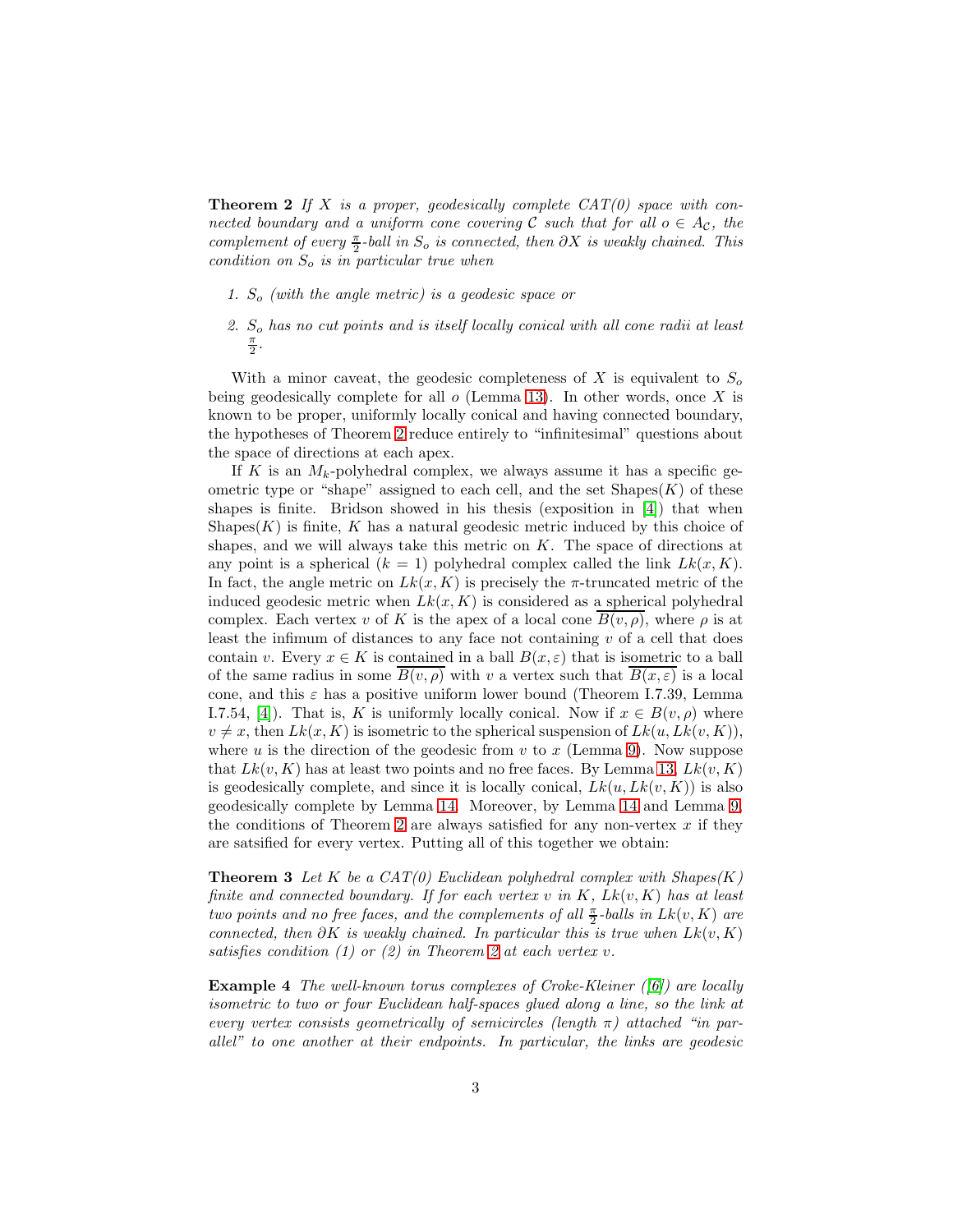spaces with the angle metric and have no free faces. Theorem [3](#page-2-0) now provides an easy proof that the fundamental groups of torus complexes are semistable at infinity. This is a known result–we do not have a reference but Michael Mihalik explained that this can be read off from a presentation of the group using some of his earlier results on the subject. Indeed many of the results of this sort are based on assumptions about how the groups are presented, for example for Coxeter and Artin groups  $(13)$ . In contrast, Theorem [3](#page-2-0) requires no knowledge of a group acting on  $K$  and in fact  $X$  is not even required to be cocompact.

We say that a metrized  $CAT(0)$  polyhedral complex K with Shapes $(K)$  finite satisfies Moussong's condition if for every vertex  $v$ , every edge in  $Lk(v, K)$  has length at least  $\frac{\pi}{2}$ . Spherical geometry then implies that  $Lk(v, K)$  is locally conical at every vertex with cone radius at least  $\frac{\pi}{2}$ . In this case, Theorem [2](#page-1-1) gives a purely combinatorial sufficient condition on the link at each vertex:

<span id="page-3-0"></span>**Corollary 5** Let K be a CAT(0) Euclidean polyhedral complex with  $\text{Shapes}(K)$ finite and connected boundary that satisfies Moussong's condition. If the link at each vertex has at least two points and no free faces or cut points, then ∂K is weakly chained.

**Example 6** Moussong showed ([\[14\]](#page-12-7)) that the Davis complex ([\[7\]](#page-12-8)) of any Coxeter group has a non-positively curved metric statisfying Moussong's condition. See also [\[8\]](#page-12-9) for background on Coxeter groups. Mihalik showed in 1996 ([\[13\]](#page-12-6)) that all Coxeter groups are semistable at infinity, but Corollary [5](#page-3-0) gives an alternative proof when the link has no free faces or cut points. However, since any polyhedron may be the link of the Davis complex of a Coxeter group (see Lemma 7.2.2, [\[8\]](#page-12-9)), Corollary [5](#page-3-0) does not apply in this way to all Coxeter groups.

Example 7 (Geoghagen) Take a unit square. Attach 16 unit squares around the boundary wrapping around twice (topologically attaching a Moebius band via its median circle to the boundary of the square). Add 32 unit squares wrapping twice around the new boundary. Continue this process to create an infinite square complex. Up to isometry there are only two kinds of vertices: "corner vertices", which lie in seven squares and "side vertices", which lie in six squares. Therefore this complex is uniformly locally conical. The link at any side vertex is isometric to three semicircles glued at their endpoints with the induced geodesic metric, which has no free faces and the complements of  $\frac{\pi}{2}$ -balls are connected. The link at the corner vertices is topologically the same, but geometrically consists of two segments of length  $\frac{3\pi}{2}$  and one segment of length  $\frac{\pi}{2}$ . If u is the point at the center of the latter segment then the complement of  $\bar{B}(u, \frac{\pi}{2})$ has two components. Note also that the induced geodesic metric and the angle metric on the link do not coincide at corner vertices; the angle metric is not geodesic. Moreover, Moussong's condition is not satisfied, although none of the links has a cut point. The boundary of this space is the 2-adic solenoid, which is known to topologists to not be pointed 1-connected, and was alternatively shown in [\[16\]](#page-12-5) to not be weakly chained. This shows that the condition about  $\frac{\pi}{2}$ -balls in Theorem [2](#page-1-1) cannot simply be removed. Also note that the failure of Theorem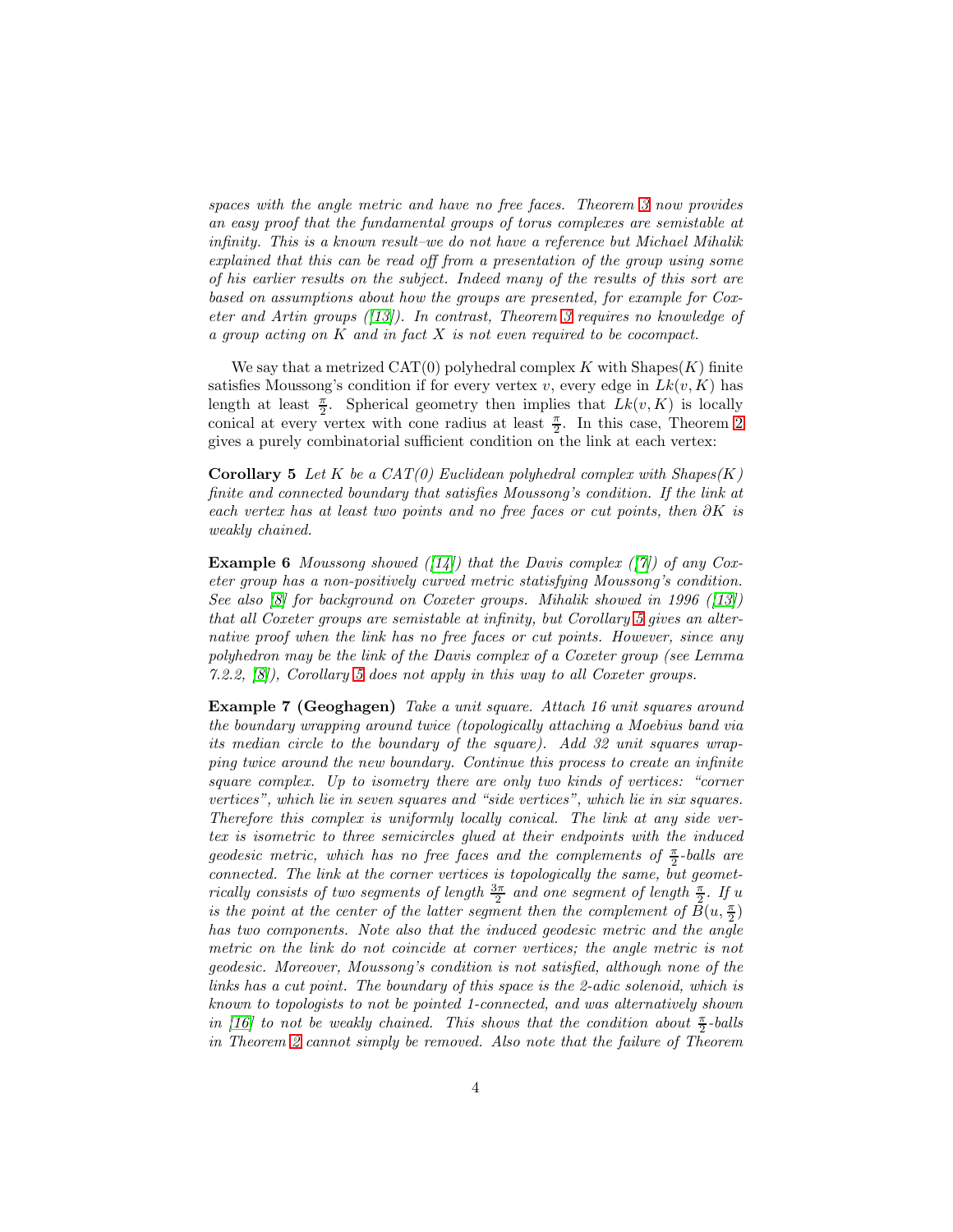[2](#page-1-1) in this case is strictly for geometric reasons, not combinatorial or topological ones. Finally, note that although there are only finitely many isometry types of local cones in this example, it is not cocompact. For example, only the first square has four "corner vertices".

### 2 Cones and suspensions

We recall a couple of special cases of Berestovskii's consruction of metric cones and suspensions and establish some basic results for which we have no references. Let S be a metric space with distance  $\rho$  and  $\pi$ -truncated metric denoted by  $\alpha$ . The Euclidean cone  $C_0(S)$  consists of  $[0, \infty) \times S$  with all points of the form  $(0, v)$ identified to a single point called the apex. We will denote the equivalence class of the point  $(t, v)$  by tv, and the apex will be denoted by 0 or 0v depending on the situation. Note that with this notation  $S$  is naturally identified with the set of all all 1v in X, which we will denote by 1S. However this identification is not generally an isometry and therefore we will distinguish notationally between elements 1v in X and v in S. If  $u(s)$  is a curve in S then the curve  $tu(s)$  in X will be denoted simply by tu. X is metrized analogously to how  $\mathbb{R}^2$  is metrized as the cone of the unit circle with angle as metric. That is, for  $s, t > 0$  and  $v, w \in S$ ,  $d(tv, sw)^2 = s^2 + t^2 - 2st \cos \alpha (v, w)$  (cones  $C_k X$  for other curvatures k use the corresponding cosine laws).

Let  $M_k^2$  denote the 2-dimensional space form of constant curvature k. We are primarily interested in  $k = 0, 1$ , so  $M_0^2$  is the plane and  $M_1^2$  is the sphere of curvaure 1. The former has diameter  $\infty$  and the latter has (intrinsic!) diameter  $\pi$ . Recall that a CAT(k) space X is a metric space such that if  $d(x, y)$  is less than the diameter of  $M_k^2$  then  $x, y$  are joined by a geodesic and if a geodesic triangle has a comparison triangle in  $M_k^2$  (no restriction for  $k \leq 0$ ) then Alexandrov's comparisonsfor curvature  $\leq k$  hold (see [\[4\]](#page-11-0) for more details). Berestovskii ([\[1\]](#page-11-3)) showed in 1983 that S is a CAT(1) space if and only if  $C_0S$  is a CAT(0) space (and more strongly the same is true for k-cones for any  $k \in \mathbb{R}$ ). We assume now that S is a CAT(1) space and review a few facts about geodesics in  $C_0S$ . Suppose that  $u : [0, K] \to S$  is an arclength parameterized geodesic from v to w in S of length  $K < \pi$ . For simplicity we consider the constant map to be a geodesic from v to v. By definition of the metric, the function  $f_{\alpha}(s,t) = su(t)$  is an isometry from a Euclidean sector  $E(v, w)$  of angle K in the plane parameterized with polar coordinates, to the set  $Z(v, w) = \{su(t): 0 \le s \le \infty, 0 \le t \le K\}.$ Therefore the curves in  $Z(v, w)$  corresponding to line segments in the Euclidean sector are geodesics in Z.

A geodesic in the case  $v = w$  is called a *radial geodesic*, i.e of the form  $\gamma_w(t) = tw, 0 \le t < \infty$ . Now suppose that  $\gamma$  is a geodesic from tv to sw that does not meet the apex. Since geodesics are unique, the concatenation of the radial geodesics between the apex and tv and sw cannot be a geodesic and we conclude that  $\alpha(v, w) < \pi$ . This means that  $\gamma$  corresponds to a line in  $E(v, w)$ .

When  $\alpha(v, w) = \pi$ , for any  $0 < r_1, r_2$ , by definition  $d(r_1v, r_2w) = |r_1 - r_2|$ and therefore the concatenation of the radial geodesic from  $r_1v$  to 0 with the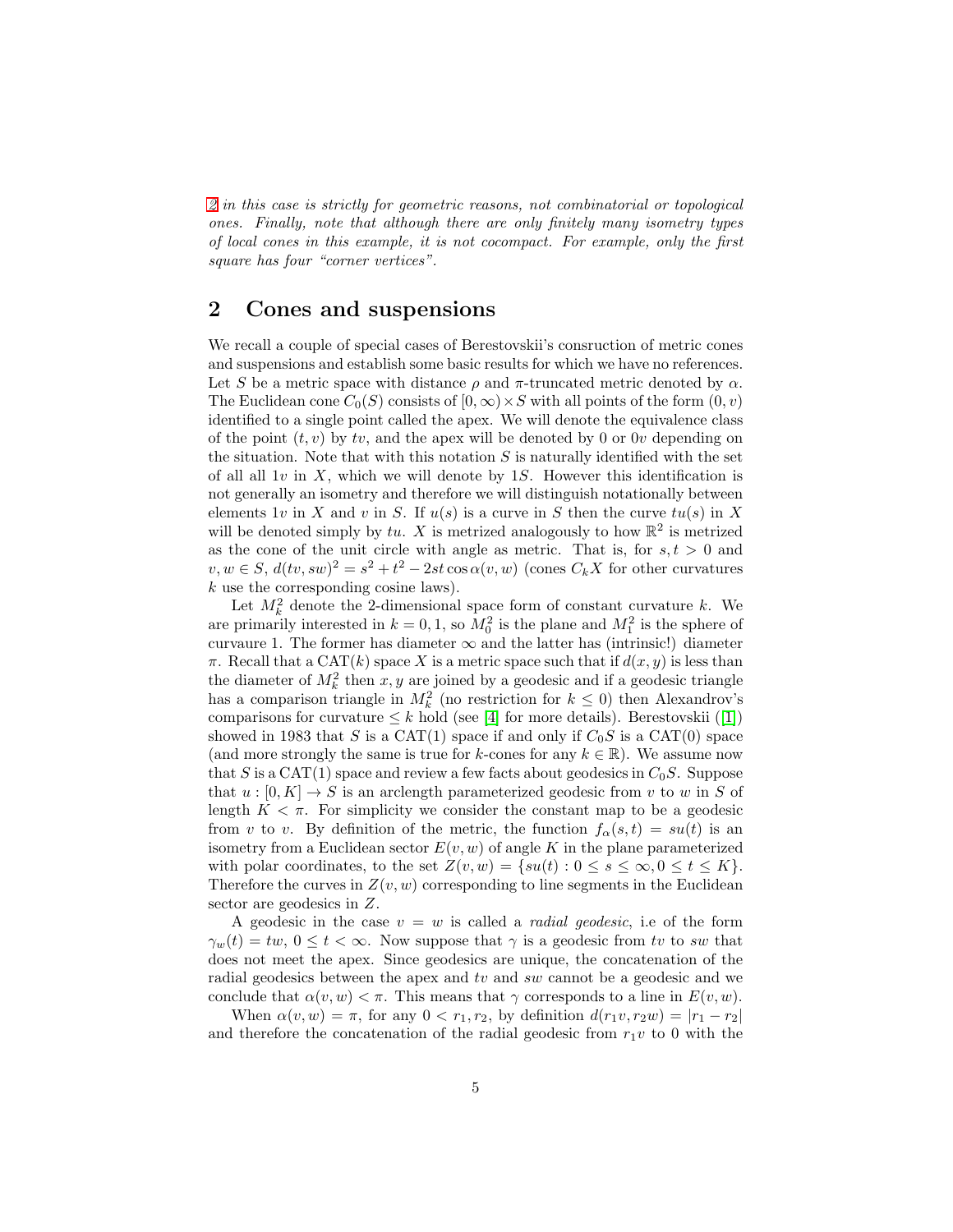radial geodesic from 0 to  $r_2w$  is a geodesic from  $r_1v$  to  $r_2w$ . All of these geodesics in  $X$  are unique since  $X$  is a CAT(0) space.

Example 8 The Euclidean cone of an arbitrary metric space S is "sink-free" in the sense that it has no sinks  $([16])$  $([16])$  $([16])$ . In fact one can move any pair of points towards the apex, strictly decreasing the distance between them (and any nonapex point may similarly move towards the apex). Such cones need not be locally path connected (e.g. when S is a Cantor set).

The spherical suspension  $\Sigma S$  of a metric space S is defined analogously using the  $\pi$ -truncated metric, taking the product of the space with  $[0, \pi]$ , identifying each  $0 \times S$  and  $\pi \times S$  with points  $\overline{0}$  and  $\overline{\pi}$ , respectively. The space is metrized using the spherical cosine law, i.e. as  $S<sup>2</sup>$  as metrized as the suspension of a circle of length  $2\pi$ . For  $u \in S$  and  $\theta \in (0, \pi)$  we denote the point corresponding to the ordered pair  $(u, \theta)$  by  $u_{\theta}$ .

<span id="page-5-0"></span>**Lemma 9** If S is a CAT(1) space then the spaces of directions at a point  $t_0v \in$  $C_0S$  is isometric to S when  $t_0 = 0$ . If  $t_0 > 0$  then  $S_{t_0v}$  is isometric to the spherical suspension of  $S_v$ , and if  $B(v, \rho)$  is a local cone in S then  $B(t_0v, \rho)$  is a local cone in  $C_0S$ .

**Sketch of Proof.** The case when  $t_0 = 0$  simply follows from the definition of the cone metric. Suppose  $t_0 > 0$  and let  $\Gamma_0$  denote the segment of the radial geodesic of v outward from  $t_0v$ . Suppose that  $\gamma$  is a geodesic in S starting at v. By definition of the cone metric, every geodesic in  $C_0S$  starting at  $t_0v$  in the same sector as  $\gamma$  is uniquely determined by the angle  $\theta$  between it and  $\Gamma_0$ ; we will denote any such geodesic by  $\gamma_{\theta}$ . This identifies  $S_{t_0v}$  (as a set) with the spherical suspension of  $S_v$ , with  $\overline{0}$  corresponding to the direction of  $\Gamma_0$ .

Suppose that  $\gamma_{\theta_1}^1$  and  $\gamma_{\theta_2}^2$  are geodesics starting at  $t_0v$ , with directions  $v_1, v_2$ , respectively at  $t_0v$ . The cases when  $\theta_i$  equal 0 or  $\pi$  are trivial; suppose  $0 < \theta_1, \theta_2 < \pi$ . Let  $\overline{w_i}$  be unit vectors in the  $(x, y)$  plane with  $\langle \overline{w_1}, \overline{w_2} \rangle =$  $\cos \angle(\overline{w_1}, \overline{w_2}) = \cos \angle (\gamma^1, \gamma^2)$ . Let  $\overline{v_i}$  be unit vectors whose orthogonal projections onto the  $(x, y)$ -plane are parallel to  $\overline{w_i}$  and  $\alpha(\overline{v_i}, \overline{w_i}) = \theta_i$ . Writing  $\overline{v_i} = \overline{w_i} + (\overline{v_i} - \overline{w_i})$  and cancelling orthogonal terms we have

<span id="page-5-1"></span>
$$
\langle \overline{v_1}, \overline{v_2} \rangle = \langle \overline{w_1}, \overline{w_2} \rangle + \langle \overline{v_1} - \overline{w_1}, \overline{v_2} - \overline{w_2} \rangle = \langle \overline{w_1}, \overline{w_2} \rangle \pm ||\overline{v_1} - \overline{w_1}|| ||\overline{v_2} - \overline{w_2}|| (1)
$$

with the sign of the last term depending on whether  $\theta_i$  are on the same side of  $\frac{\pi}{2}$  (in which case it is +). This shows that  $\cos \angle (\overline{v_1}, \overline{v_2})$ , which is what we need to show is equal to  $\cos \alpha(\gamma_{\theta_1}, \gamma_{\theta_2})$  may be calculated using only  $\langle \overline{w_1}, \overline{w_2} \rangle$  and lengths of vectors in the z-direction. Now

$$
\cos \angle(\gamma_{\theta_1}^1, \gamma_{\theta_2}^2) = \lim_{t \to 0} 1 - \frac{d(\gamma_{\theta_1}^1(t), \gamma_{\theta_2}^2(t))^2}{2t^2}.
$$

By definition of the cone metric, the right term may be computed from  $d(\gamma^1(t), \gamma^2(t))$ using the Euclidean Formula [1,](#page-5-1) and

$$
\lim_{t \to 0} 1 - \frac{d(\gamma^1(t), \gamma^2(t))^2}{2t^2} = \cos \angle(\gamma^1, \gamma^2) = \langle \overline{w_1}, \overline{w_2} \rangle.
$$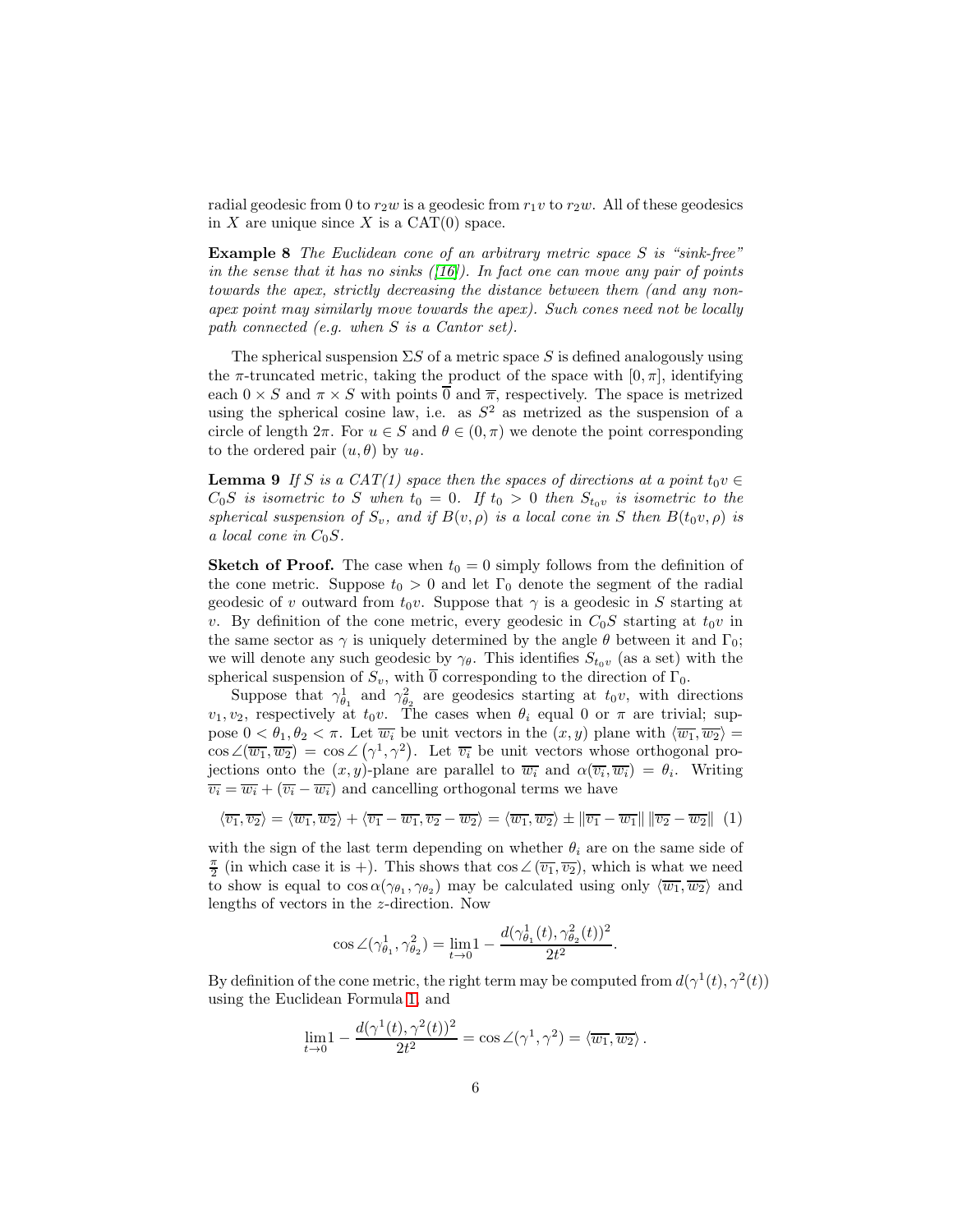This shows the first part of the lemma. For the second part note that if  $B(v, \rho)$ is a local cone in S then for all  $0 < t \leq \rho$ ,

$$
d(\gamma^1(t), \gamma^2(t))^2 = 2t^2(1 - \cos \angle(\gamma^1, \gamma^2).
$$

Therefore the above limit is constant and we see that

$$
d(\gamma_{\theta_1}^1(t),\gamma_{\theta_2}^2(t))^2=2t^2(1-\cos\angle(\gamma_{\theta_1}^1,\gamma_{\theta_2}^2),
$$

<span id="page-6-1"></span>i.e.  $B(t_0v, \rho)$  is a local cone in  $C_0S$ .

**Lemma 10** (Radial Geodesics Don't Bifurcate) Let S be a CAT(1) space. If  $\gamma$ is a geodesic in  $C_0S$  that intersects a radial geodesic  $\beta$  in more than one point then  $\gamma$  is a (possibly infinite) segment of  $\beta$ .

**Proof.** Let  $\beta(t) = tu$  for some  $u \in S$ . By assumption,  $\gamma$  contains two points  $t_1u, t_2u$  with  $0 \leq t_1 < t_2$ . By uniqueness,  $\gamma = \beta$  between those two points. Now suppose that another point sw lies on  $\gamma$  with  $w \neq u$  and  $s > t_2$ . Then the segment of  $\gamma$  from  $t_1u$  to sw lies in  $Z(u, w)$  and the segment of  $\gamma$  from  $t_1u$ to  $t_2u$  also lies in  $Z(u, w)$ . But his means that one segment of  $\gamma$  in  $Z(u, w)$  is radial and another segment is not, which is impossible in Euclidean geometry. The proof for  $s < t_1$  is similar, showing that  $\gamma(t) = tu$  where ever it is defined.  $\blacksquare$ 

<span id="page-6-2"></span>Remark 11 One known consequence of the above lemma is that there is the continuous "radial retraction" from any  $B(0, \rho) \setminus \{0\}$  onto the sphere  $\Sigma_0(\rho)$ , which just takes every tv with  $0 < t \le \rho$  to  $\rho \cdot v$ .

**Definition 12** Let X be a metric space. A curve c in X is called a local geodesic if the restriction of c to any sufficiently small closed interval is a geodesic (so in a Riemannian manifold this would simply be what is normally referred to as a "geodesic"). X is called geodesically complete if for every non-constant geodesic  $\gamma : [a, b] \to X$  there is some  $\varepsilon > 0$  such that  $\gamma$  extends to a curve  $\gamma^e : [a, b + \varepsilon] \to X$  such that the restriction of  $\gamma^e$  to  $[b - \varepsilon, b + \varepsilon]$  is a geodesic.

<span id="page-6-0"></span>Note that if  $X$  is a complete metric space then  $X$  is geodesically complete if and only if every local geodesic extends to a local geodesic defined on all of R.

**Lemma 13** If S is a complete  $CAT(1)$  space with at least two points then the following are equivalent:

- 1.  $X = C_0(S)$  is geodesically complete.
- 2. S is geodesically complete.
- 3. Every non-trivial geodesic in S extends to a geodesic of length at least  $\pi$ .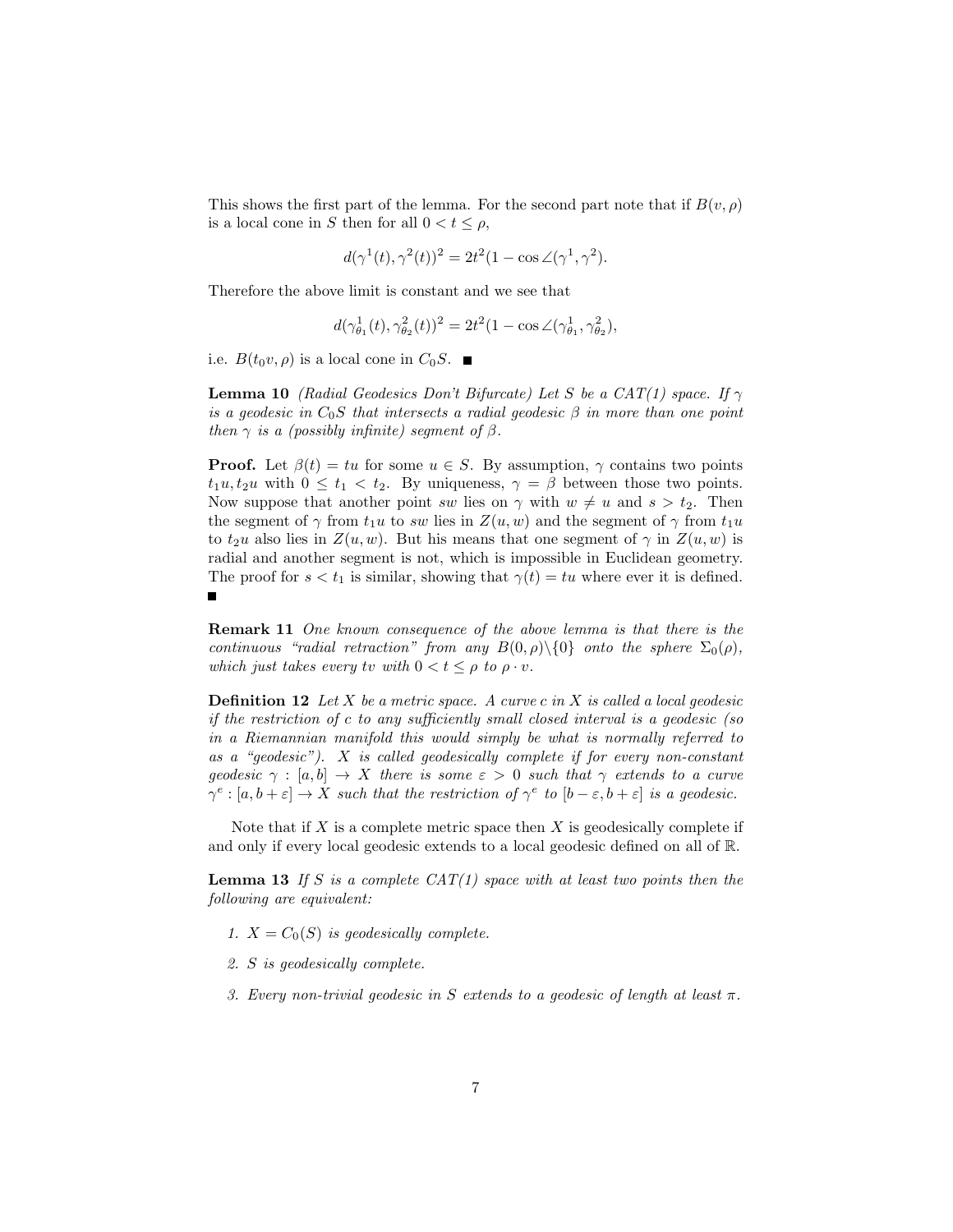Proof. Since there is a 1-1 correspondence between non-radial geodesics in X and geodesics in  $S$ , if  $X$  is geodesically complete then so is  $S$ . Suppose  $S$  is geodesically complete,  $u \in S$  and  $\gamma$  is a non-trivial geodesic in S starting at u. Then  $\gamma$  extends as a local geodesic of length  $\pi$  to a point v. We claim that  $d(u, v) = \pi$ , which means that this extension is in fact a geodesic, completing the proof of the third part. We assume that  $\gamma : [0, \pi] \to X$  is parameterized by arclength. Consider the following statement  $S(t) : d(u, \gamma(t)) = t$ . Since  $\gamma$  is a local geodesic,  $S(t)$  is true for small positive t. By continuity of the distance function, if  $S(s)$  is true for all  $s \leq t$  then  $S(t)$  is true. Therefore we need only show that if  $S(t)$  is true for some  $t < \pi$  then  $S(t + \varepsilon)$  is true for some  $\varepsilon > 0$ . Since  $\gamma$  is a local geodesic, there is some  $\varepsilon > 0$  such that the restrictions of  $\gamma$ to  $[t, t + \varepsilon]$  and  $[t - \varepsilon, t + \varepsilon]$  are geodesics. The first of these statements implies that the angle between the reversal of  $\gamma$  starting at  $\gamma(t)$  and the restriction of  $\gamma$ starting at  $\gamma(t)$  is  $\pi$ . Since both segments are *bona fide* geodesics we may apply the CAT(1) condition to conclude that  $d(u, \gamma(t+\varepsilon)) = t + \varepsilon$ , completing the proof of  $2 \Rightarrow 3$ .

If the third part is true then by the 1-1 correspondence mentioned above, every non-radial geodesic in X extends to a geodesic defined on  $\mathbb{R}$ , and all radial geodesics by definition extend outwards from the apex. The only remaining question is whether the reversal any radial geodesic  $\gamma_u$  extends through the apex. Since S has at least two points there is some  $v \neq u$  in S. If  $\alpha(u, v) = \pi$  then  $\angle(\gamma_u, \gamma_v) = \pi$  and  $\gamma_v$  extends  $\overline{\gamma_v}$  as a geodesic beyond the apex. If  $\alpha(u, v) < \pi$ then  $u$  and  $v$  are joined by a geodesic in  $S$ , which extends to a geodesic to some v such that  $\alpha(u, v) = \pi$ , completing the proof.  $\blacksquare$ 

<span id="page-7-0"></span>**Corollary 14** If S is a geodesically complete  $CAT(1)$  space then the spherical suspension  $\Sigma S$  of S is geodesically complete and the complement of every  $\frac{\pi}{2}$ -ball in  $\Sigma S$  is (path) connected.

**Proof.** That  $\Sigma S$  is geodesically complete follows from Lemma [13](#page-6-0) and the definition of the spherical suspension metric. Let  $v_{\theta} \in \Sigma S$ ; without loss of generality suppose  $\theta \leq \frac{\pi}{2}$ . We will show that if  $w_{\mu} \neq \overline{\pi}$  with  $d(w_{\mu}, v_{\theta}) \geq \frac{\pi}{2}$ then there is a path from  $w_{\mu}$  to  $\overline{\pi}$  that stays outside  $B(v_{\theta}, \frac{\pi}{2})$ . If  $v = w$  then by definition of the spherical suspension metric there is a uniquely determined isometric circle determined by  $v = w$  and we may move in either direction from  $w_{\mu}$  (depending on whether  $\theta > \mu$ ) to  $\overline{\pi}$ , staying outside  $B(v_{\theta}, \frac{\pi}{2})$ . If  $w \neq v$  then the geodesic from v to w extends to length  $\pi$ . Therefore we may move from  $w_{\mu}$ away from  $v_{\theta}$  along the corresponding geodesic to the "antipodal point" of  $v_{\theta}$ and proceed as in the first step.  $\blacksquare$ 

## 3 M<sub>k</sub>-polyhedral complexes

Recall that a *free face* in an  $M_k$ -polyhedral complex is a face that lies in exactly one cell of higher dimension. The proof of the next lemma involves Proposi-tion II.5.10, [\[4\]](#page-11-0) (and uses some similar arguments), which states that an  $M_{k}$ polyhedral complex with curvature bounded above and finite shapes is geodesi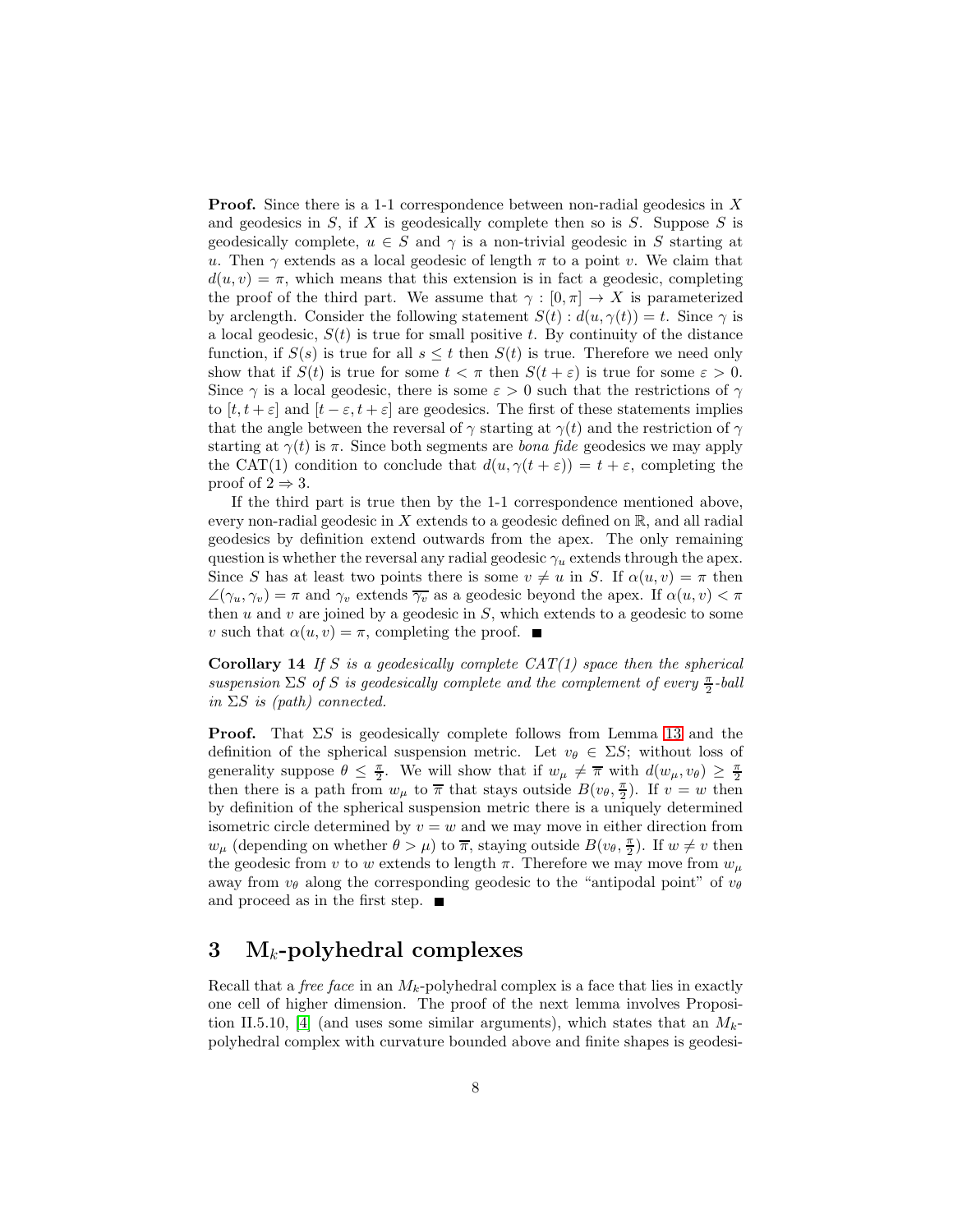cally complete if and only if it has no free faces. This statement is not quite correct according to the traditional definitions because discrete complexes are geodesically complete (there are no non-trivial local geodesics), and even if one considers the empty set as a face of dimension  $-1$ , strictly speaking it is free if and only if the complex consists of exactly one vertex. And for example discrete spherical complexes of curvature  $\leq 1$  occur as the space of directions in 1-dimensional Euclidean complexes. The proof of Proposition II.5.10 is by induction on dimension starting with  $n = 0$ , which is precisely when the statement is not true. But this minor issue is easily solved by starting with  $n = 1$ and handling the discrete case as a special case.

**Lemma 15** If K is an  $M_k$ -polyhedral complex with non-positive curvature and  $Shapes(K)$  finite then K is geodesically complete if and only if the link at each vertex has at least two vertices and is either discrete or has no free faces.

**Proof.** Since  $K$  has non-positive curvature, the space of directions at each point, hence the link at each vertex  $v$  is a CAT(1) space. Suppose  $X$  is not geodesically complete. Since X has non-positive curvature it is connected and hence this is equivalent to having a free face  $F$ . If  $F$  is a vertex then at that vertex the link is a single point. If is  $F$  higher dimensional then let  $v$  be any vertex of F and  $E_1$  be an edge containing v, not contained F but contained in the unique higher dimensional cell containing  $F$ . Let  $E_2$  be an edge in  $F$  containing v. Then the geodesic in  $Lk(v, K)$  from the directions  $u_1, u_2$  corresponding to  $E_1, E_2$ , respectively, cannot be extended beyond  $u_2$ . That is,  $Lk(v, K)$  is not geodesically complete, and since it is not discrete it has a free face.

Conversely, if  $Lk(v, K)$  is a single vertex for some vertex v in K then there is an edge in that direction. Moreover, there is no edge having angle  $\pi$  with that edge, so the edge cannot be extended as a geodesic past  $v$ . That is,  $K$ is not geodesically complete. Finally, suppose there is some vertex  $v$  such that  $Lk(v, K)$  is not discrete and has a free face. Since  $Lk(v, K)$  is not discrete, it is not geodesically complete. But some  $B(v, \varepsilon)$  is isometric to  $B(0, \varepsilon)$  in  $C_0Lk(v, K)$  and the proof is finished by Lemma [13.](#page-6-0)

**Example 16** Let S be a complete  $\pi$ -geodesic space of diameter  $\pi$  (e.g. a CAT(1) space with  $\pi$ -truncated metric  $\alpha$ ). Then S is a length space if and only if S is sink-free. Necessity follows from Example 28 in  $[16]$ . For the converse, we need only consider the case  $d(x, y) = \pi$ . If  $(x, y)$  is not a sink, there exist points x', y' arbitrarily close to x, y such that  $d(x', y') < \pi$  and since  $\alpha$  is  $a \pi$ -geodesic metric,  $x'$ ,  $y'$  are joined by a geodesic. Then a midpoint between  $x', y'$  is an "almost midpoint" for  $x, y$ , which is classically known to be sufficient to show that X is a length space (cf. [\[15\]](#page-12-10), Proposition  $\gamma$  for an exposition). In particular, if  $S$  is compact then  $S$  is geodesic if and only if it is sink-free.

<span id="page-8-0"></span>**Proposition 17** Suppose X is a geodesically complete CAT(0) space,  $x_0 \in X$ ,  $r > 0$ , and  $(x, y)$  is a sink in  $\Sigma_{x_0}(r)$ . In addition, suppose that  $x, y$  lie in a local cone with apex o and cone radius  $\rho > 0$ . Then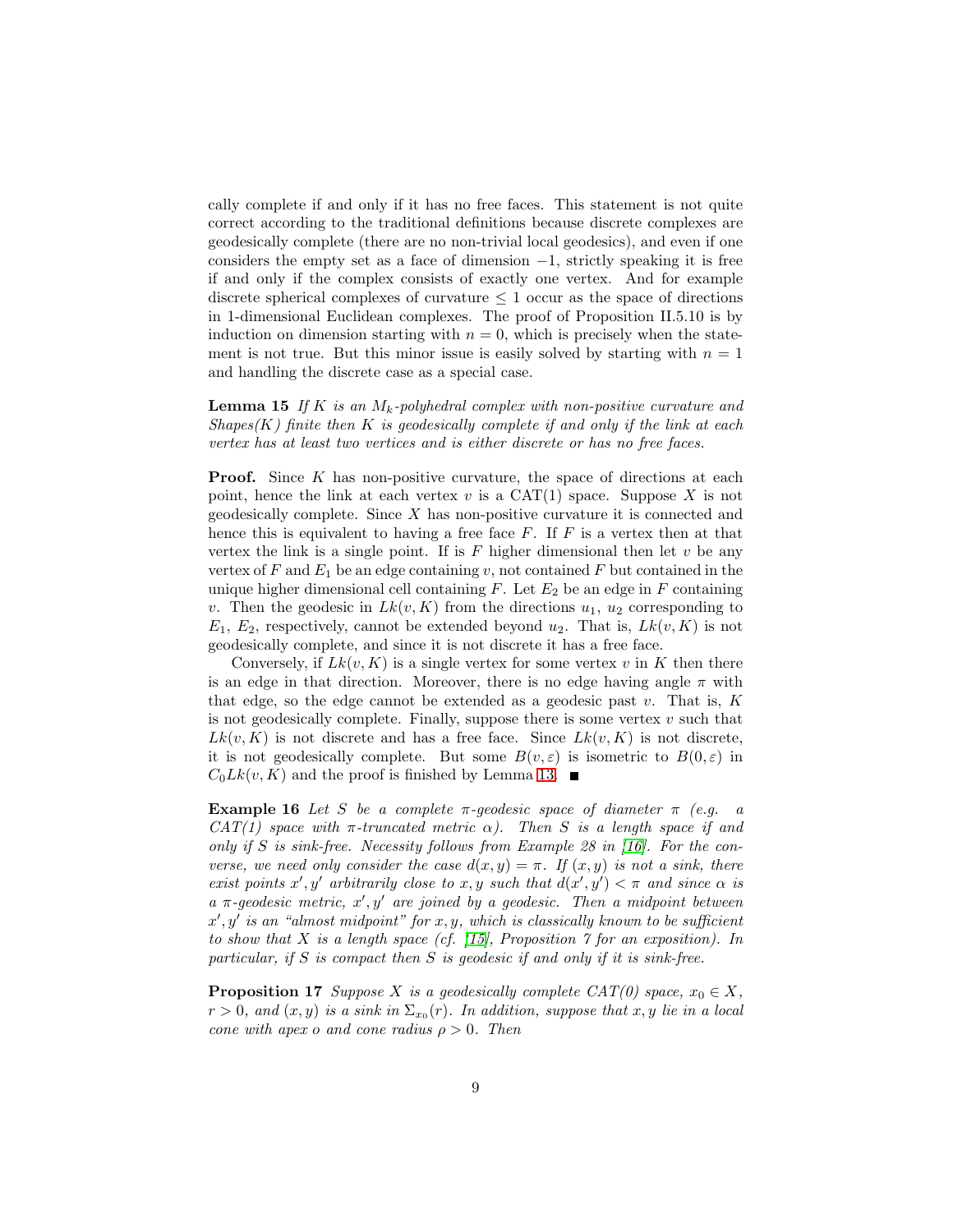- 1. the geodesics  $\gamma_x, \gamma_y$  coincide up to o,
- 2.  $d(x, o) = d(y, o) = \frac{d(x, y)}{2}$  and 3.  $\rho \geq \frac{d(x,y)}{2}$  $rac{x,y)}{2}$ .

**Proof.** Let  $\delta := d(x, y), \beta = \gamma_{xy}$  and  $\gamma^x, \gamma^y$  be geodesics starting at x, y, respectively, that extend  $\gamma_x, \gamma_y$  to geodesic rays. Suppose first that  $\angle(\gamma^x, \beta) < \pi$ . Since  $S_x$  is  $\pi$ -geodesic, there is a geodesic  $\xi$  starting at x such that  $\angle(\gamma_x,\xi), \angle(\xi,\beta)$  $\frac{\pi}{2}$ . By the triangle inequality in  $S_x$ ,  $\angle(\gamma_x, \xi) > \frac{\pi}{2}$  and so by the CAT(0) condition all points on  $\xi$  lie strictly outside  $\Sigma_{x_0}(r)$ . Since  $\angle (\xi, \beta) < \frac{\pi}{2}$ , by the "single-sided limit" method to measure angles (c.f. Proposition 3.5 in [\[4\]](#page-11-0)), any point x' sufficiently close to x on  $\xi$  satisfies  $d(x', y) < d(x, y)$ . In the plane, consider the comparison triangle with corners  $X_0, X', Y$  corresponding to the one determined by  $x_0, x', y$ . Since

$$
d(X_0, X') = d(x_0, x') > r = d(x_0, y) = d(X_0, Y),
$$

by elementary geometry, if Z is the point on the segment  $X_0X'$  with  $d(X_0, Z) =$  $r, d(Z, Y) < d(X', Y)$ . By the CAT(0) condition, if z is the projection of x' onto  $\Sigma_{x_0}(r)$  then  $d(z, y) \leq d(Z, Y) < d(X', Y) = d(x', y)$ . That is, z is arbitrarily close to x but  $d(z, y) < d(x, y)$ . By definition,  $(x, y)$  is not a sink in  $\Sigma_{x_0}(r)$ , a contradiction.

Therefore we may assume that

<span id="page-9-0"></span>
$$
\angle(\gamma^x, \beta) = \angle(\gamma^y, \overline{\beta}) = \pi \tag{2}
$$

and by Equation [2](#page-9-0)  $\gamma := \overline{\gamma^x} * \beta * \gamma^y$  is a geodesic. Assume first that o does not lie on  $\gamma$  and consider the Euclidean sector E determined by  $\gamma$  in the local cone. At x and y let  $\beta_x$  and  $\beta_y$  be geodesics corresponding to lines in E that are perpendicular the line corresponding to  $\gamma$  with the same orientation. That is, moving an arbitrarily small but equal amount along  $\beta_x$  and  $\beta_y$  to points  $x', y'$ we have  $d(x', y') = d(x, y)$ . Since  $\angle (\gamma^x, \overline{\gamma_x}) = \pi$  and  $\angle (\gamma^x, \beta_x) = \frac{\pi}{2}$ , by the triangle inequality  $\angle (\beta_x, \overline{\gamma_x}) \geq \frac{\pi}{2}$ , and similarly,  $\angle (\beta_y, \overline{\gamma_y}) \geq \frac{\pi}{2}$ . By the CAT(0) condition,  $d(x_0, x')$ ,  $d(x_0, y') > r$ . Projecting  $x', y'$  onto  $\Sigma_{x_0}(r)$  strictly reduces  $d(x', y') = d(x, y)$ , showing  $(x, y)$  is not a sink in  $\Sigma_{x_0}(r)$ , a contradiction.

Therefore *o* must lie on  $\gamma$ , hence on  $\gamma^x$ ,  $\beta$ , or  $\gamma^y$ . Suppose *o* lies on  $\gamma^x$  and  $o \neq x$ . Then  $\gamma_{ox} * \beta$  is radial and  $\gamma_{ox} * \overline{\gamma_x}$  is radial as long as it lies in the local cone at o. Since y is also in the local cone,  $\gamma_{ox} * \overline{\gamma_x}$  lies in the local cone for at least length  $d(x, y)$  beyond x. By the triangle inequality, the midpoint m of  $\beta$ satisfies  $d(x_0, m) \ge r - \frac{d(x,y)}{2}$  $\frac{x, y}{2}$ . Since  $\overline{\gamma_x}$  is a geodesic to  $x_0$  and  $d(x_0, y) = r, \overline{\gamma_x}$ and  $\beta$  cannot coincide for the entire length of  $\beta$ . By definition this means that the radial geodesic  $\gamma_{ox} * \beta$  bifurcates inside the local cone, a contradiction to Lemma [10.](#page-6-1)

Supose that  $o = x$ . Then  $\beta * \gamma^y$  is a radial geodesic that coincides with  $\gamma_y * \gamma^y$ on  $\gamma^y$ . But the former does not pass through x and hence the radial geodesic  $\gamma_y * \gamma^y$  bifurcates somewhere along  $\beta$ , which is in the local cone, a contradiction. Similarly *o* does not lie on  $\gamma^y$ .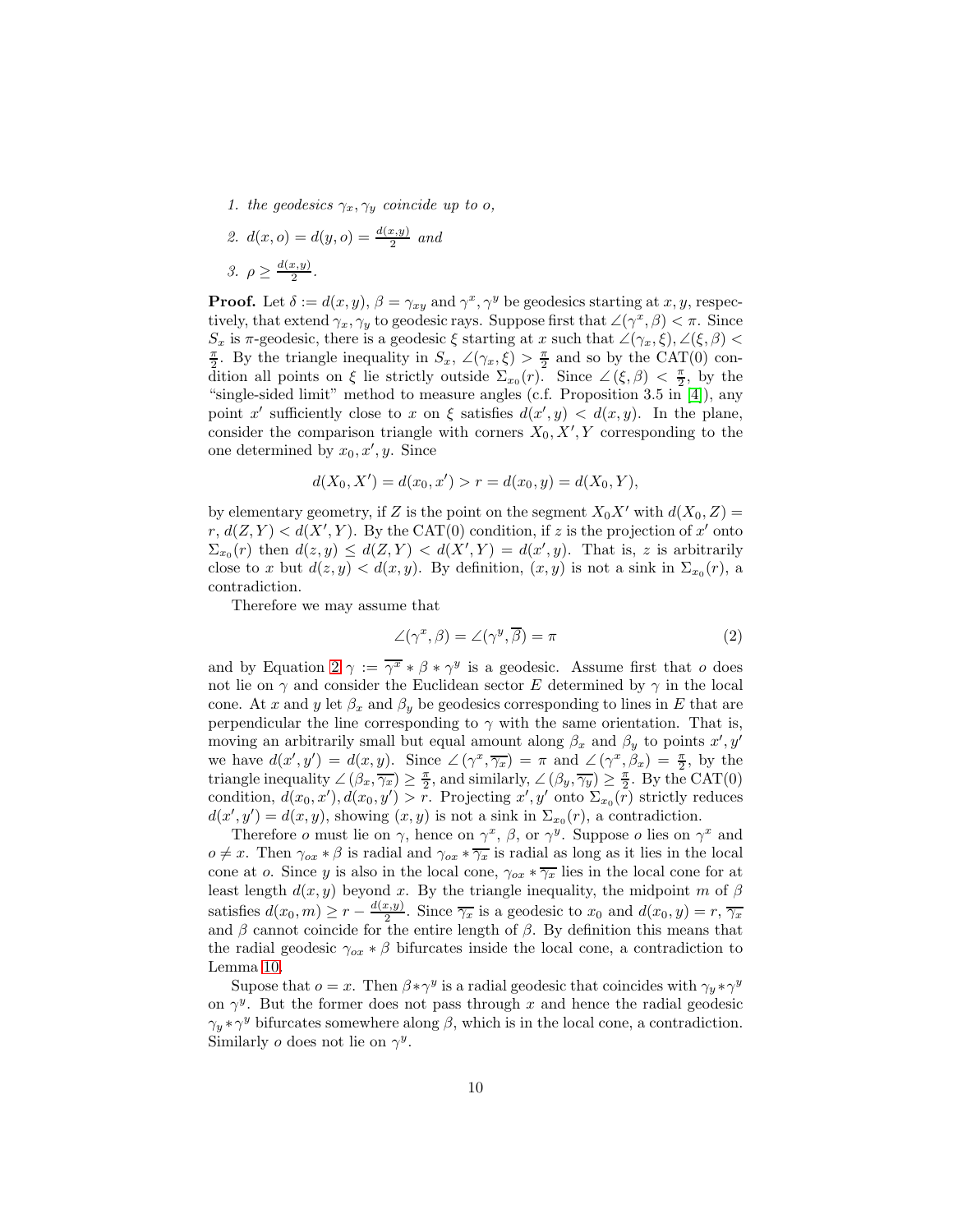Next suppose that o lies on  $\beta$ , so  $\gamma_{ox}$  is radial. By a similar argument to what we have used above, the fact that radial geodesics do not bifurcate implies that  $\gamma_x$  must coincide with  $\gamma_{ox}$  from o to x. By symmetry,  $\gamma_y$  must coincide with  $\gamma_{oy}$  from *o* to *y* and  $o = m$ . Since  $\beta$  is a geodesic,  $d(x, o) = d(y, o) = \frac{d(x, y)}{2}$ . Since x and y lie in the local cone and o is the apex,  $\rho \geq \frac{d(x,y)}{2}$  $rac{x,y_1}{2}$ .

The next lemma is probably known but we do not have a reference. It is useful because it allows us to replace a given cover by metric balls with a cover by metric balls of uniformly large size.

<span id="page-10-0"></span>**Lemma 18** Let  $\mathcal{C} = \{B(x_\alpha, r_\alpha)\}_{\alpha \in \Lambda}$  be a covering of a geodesic space X by metric balls. If U has a Lebesgue number  $\lambda > 0$  then there is a subcovering  $\mathcal{C}' = \{B(x_\alpha, r_\alpha)\}_{\alpha \in \Lambda'}$  of X with the following properties:

- 1. For all  $\alpha \in \Lambda'$ ,  $r_{\alpha} \geq \frac{\lambda}{4}$  also covers X.
- 2. C'has Lebesgue number  $\frac{\lambda}{2}$ .

**Proof.** Without loss of generality, if  $X$  has finite diameter then we can assume that  $\lambda$  is less than the diameter D of X; if X is unbounded let  $D > \lambda$  be arbitrary. In either case, since  $X$  is a geodesic space, there exist  $a, b$  such that  $d(a, b) = D$ . Then for any  $x \in X$   $d(x, a) \geq \frac{D}{2}$  or  $d(x, b) \geq \frac{D}{2}$ . Moving along the geodesic  $\gamma_{xa}$  or  $\gamma_{xb}$  there is some point  $y \in X$  such that  $d(x, y) = \frac{\lambda}{2} < \lambda$ . Therefore there is some  $B(x_{\alpha}, r_{\alpha})$  containing both x and y. But since  $d(x, y) = \frac{\lambda}{2}$ , by the triangle inequality,  $\frac{\lambda}{2} \leq 2r_{\alpha}$ , showing that the balls of radius  $\geq \frac{\lambda}{4}$  in C cover X. Now suppose that  $d(x, y) < \frac{\lambda}{2}$ . If z is the midpoint of a geodesic from x to y, by what we have just shown there is some  $B(x, r_{\alpha})$  containing z with  $r_{\alpha} \geq \frac{\lambda}{4}$ , and by this ball must contain both x and y.

**Proof of Theorem [2.](#page-1-1)** Let  $\rho$  be a Lebesgue number for a uniform cone cover of X. By Lemma [18](#page-10-0) we can assume that the cone radii for the local cones are all at least  $\frac{\rho}{2}$ . For every  $t > 0$  let

$$
u(t) := 2\left(t - \sqrt{t^2 - \frac{\rho^2}{4}}\right) > 0
$$

and assume that t is large enough that  $\iota(t) < \rho$ . Since  $\iota$  is positive and continu-ous we need only verify Theorem [1.](#page-1-0)2 for any t. Suppose that  $d(x, y) < \iota(t)$  and  $(x, y)$  is a sink in  $\Sigma_{x_0}(t)$ . Since  $d(x, y) < \rho$ , x, y lie in a local cone with vertex o.

Since  $(x, y)$  is a sink, by Proposition [17](#page-8-0)  $\gamma_x, \gamma_y$  coincide up to o and  $d(o, x) =$  $d(o, y) = \frac{d(x,y)}{2} < t - \sqrt{t^2 - \frac{\rho^2}{4}}$  $\frac{p^2}{4}$ . We also have

<span id="page-10-1"></span>
$$
d(x_0, o) = t - \frac{\iota(t)}{2} = \sqrt{t^2 - \frac{\rho^2}{4}}.
$$
 (3)

Moreover, in  $S_o$ ,  $\alpha(\gamma'_{ox}, \overline{\gamma'_o}) = \alpha(\gamma'_{oy}, \overline{\gamma'_o}) = \pi \geq \frac{\pi}{2}$ . By assumption there is a curve c in  $S_o$  from  $\gamma'_{ox}$  to  $\gamma'_{oy}$  such that for all  $q$ ,  $\alpha(\overline{\gamma_o}', c(q)) \geq \frac{\pi}{2}$ . Since radial geodesics do not bifurcate, and the cone radius is  $\frac{\rho}{2}$ , there is a point x' on the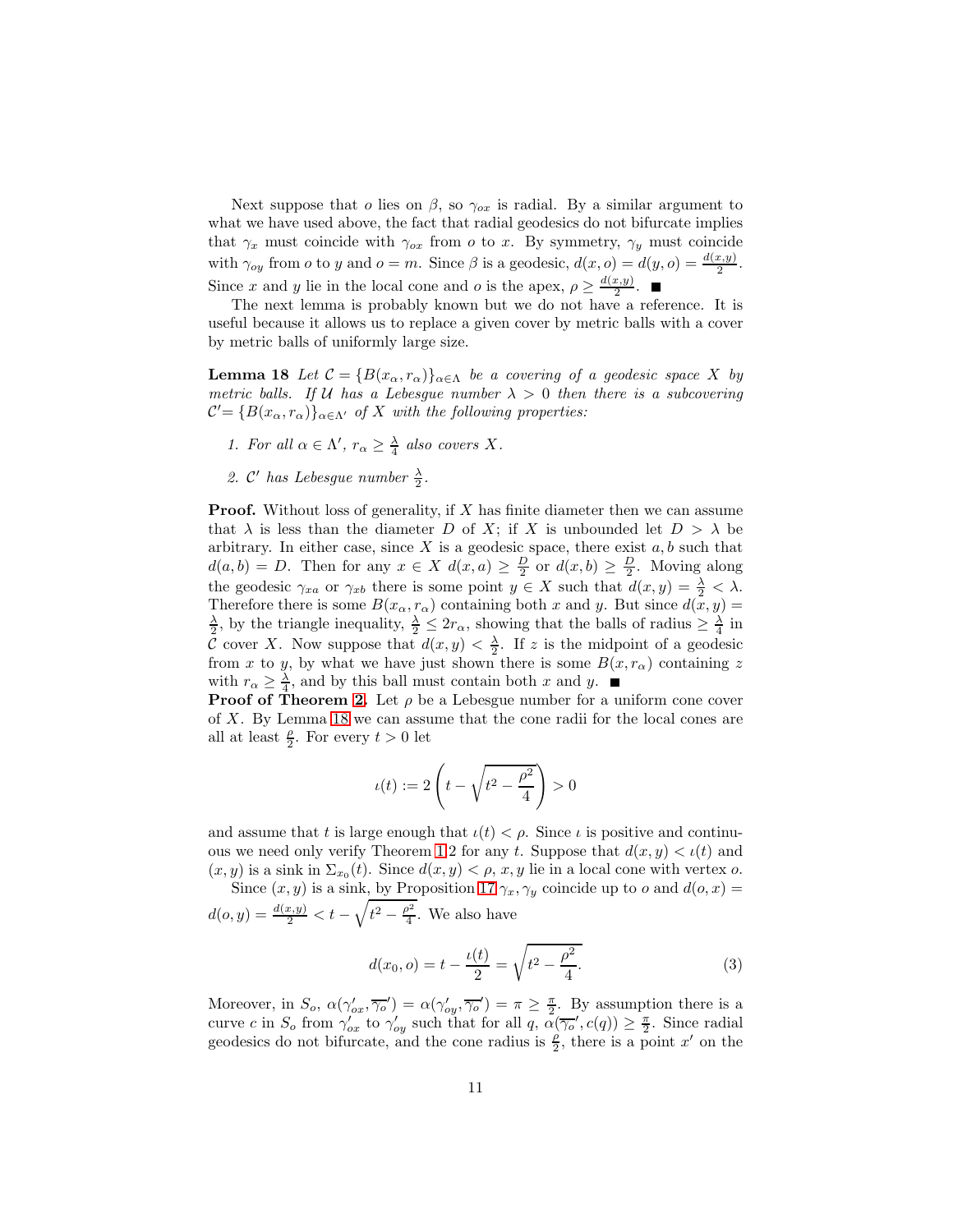unique (inside the cone) extension of  $\gamma_{ox}$  of distance  $\frac{\rho}{2}$  from  $o$ , and an analogous point y'. Now the curve  $\frac{\rho}{2} \cdot c$  is defined from x' to y'. By the CAT(0) inequality, for every  $s$ , by Equation  $(3)$ 

$$
d(\frac{\rho}{2} \cdot c(s)), x_0)^2 \ge d(x_0, o)^2 + \frac{\rho^2}{4} = t^2.
$$

Therefore the projection  $\tilde{c}$  of  $\frac{\rho}{2} \cdot c$  onto  $\Sigma_{x_0}(t)$  is defined and joins x and y. Moreover, since  $\tilde{c}$  remains inside  $B(o, \frac{\rho}{2})$  $\frac{\rho}{2}$ ) by the triangle inequality it remains inside  $B(x, \rho) \cap B(y, \rho)$  and we may take  $K = \rho$  to finish the proof of the first part of the theorem.

Suppose that  $S<sub>o</sub>$  with the angle metric is a geodesic space. Suppose that  $a, b, c \in S_o$  with  $a, b \notin B(c, \frac{\pi}{2})$ . Since X is geodesically complete and locally conical, Lemma [13](#page-6-0) implies that  $S<sub>o</sub>$  is also geodesically complete. By the same lemma, the geodesics  $\gamma_{ca}$  and  $\gamma_{cb}$  extend to geodesics of length  $\pi$  to points  $a', b',$ respectively. Since  $d(a', b') \leq \pi$ , any geodesic from a' to b' must remain outside  $B(c, \frac{\pi}{2})$  by the triangle inequality. The extensions of  $\gamma_{ca}$  and  $\gamma_{cb}$  also remain outside  $B(c, \frac{\pi}{2})$  and therefore there is a path from a to a' then a' to b' then b' to b that stays outside  $B(c, \frac{\pi}{2})$ .

Now suppose  $S<sub>o</sub>$  has no cut points and is locally conical with all cone radii at least  $\frac{\pi}{2}$ . Suppose a, b, c are as in the previous paragraph. Since c is not a cut point, the complement of  $c$  is connected, hence path connected. That is, there is a curve from  $a$  to  $b$  that misses  $c$ . Now any segment of  $c$  that enters  $B(c, \frac{\pi}{2})$  can be homotoped onto  $\Sigma_c(\frac{\pi}{2})$  using the radial retraction (Remark [11\)](#page-6-2), resulting in a curve from a to b that stays outside  $B(c, \frac{\pi}{2})$ .

Acknowledgement 19 In connection with this paper I had useful conversations with Ross Geoghegan, Mike Mihalik, and Kim Ruane.

## <span id="page-11-3"></span>References

- [1] Berestovski˘ı, V.; Borsuk's problem on metrization of a polyhedron, Dokl. Akad. Nauk. SSSR 27 (1983), no. 1, 56-59.
- <span id="page-11-1"></span>[2] Bestvina, Mladen and Mess, Geoffrey; The boundary of negatively curved groups. J. Amer. Math. Soc. 4 (1991), no. 3, 469–481.
- <span id="page-11-2"></span>[3] Bowditch, B. H. Connectedness properties of limit sets. Trans. Amer. Math. Soc. 351 (1999), no. 9, 3673–3686.
- <span id="page-11-0"></span>[4] Bridson, Martin and Haefliger, André, *Metric Spaces of Non-positive cur*vature, Grundlehren der Mathematischen Wissenschaften, 319, Springer-Verlag, Berlin, 1999.
- [5] Conner, G.; Mihalik, M.; Tschantz, S. Homotopy of ends and boundaries of CAT(0) groups. Geom. Dedicata 120 (2006), 1–17.